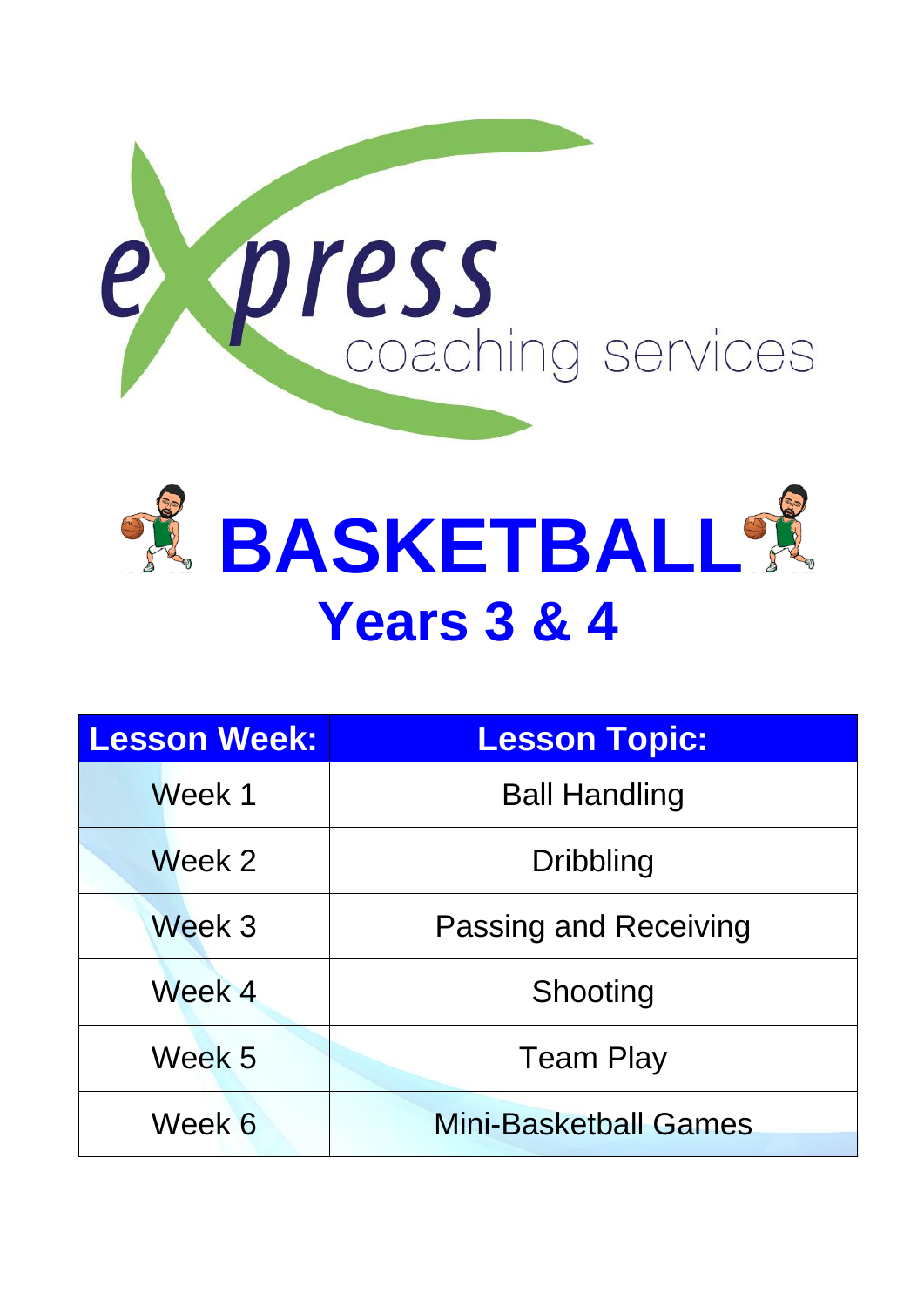| <b>Session Topic and Number of Participants:</b>                                                                           | <b>Equipment:</b>                                                                                |
|----------------------------------------------------------------------------------------------------------------------------|--------------------------------------------------------------------------------------------------|
| • Ball Handling.                                                                                                           | • Basketballs.                                                                                   |
| • Up to 30 Children.                                                                                                       | • Cones - Variety of colours.                                                                    |
|                                                                                                                            | • Bibs - Variety of colours.                                                                     |
| <b>Learning Outcomes:</b>                                                                                                  | <b>Vocabulary:</b>                                                                               |
| • To reinforce control of the ball.<br>• To reinforce using both hands.                                                    | • Fingertips, Palm, Wrist, Whole Arm, Head Up,<br>Balance, Control, Possession, Ball, Direction, |
| • To practice ball control exercises.                                                                                      | Area, Vision.                                                                                    |
| <b>Warm Up:</b>                                                                                                            | <b>Differentiation:</b>                                                                          |
| "Through the Gates"                                                                                                        | "Easier"                                                                                         |
| 1) Set up small gates/goals, with the cones, all around the                                                                | 1) Decrease the speed of movement.                                                               |
| working area. Children work individually, trying to jump                                                                   | 2) Walk through gates instead of jump.                                                           |
| through as many gates as they can in a specified time.<br>2) Same exercise as 1, but this time, give the children a        | 3) Decrease number of gates.<br>"Harder"                                                         |
| target score to get to in the specified time.                                                                              | 1) Increase speed.                                                                               |
| 3) Same exercise as 1, but this time, the children score                                                                   | 2) Increase target score.                                                                        |
| different amounts of points depending on the different<br>coloured gates.                                                  | 3) Decrease time limit.                                                                          |
|                                                                                                                            |                                                                                                  |
| <b>Main Content:</b>                                                                                                       | <b>Differentiation:</b>                                                                          |
| "Ball Handling"                                                                                                            | "Easier"                                                                                         |
| 1) Fingertip Touch - Each child has a ball. Practice tapping                                                               | 1) Allow the ball to touch floor/body parts.                                                     |
| the ball with their fingertips from side to side. In front of                                                              | 2) Use smaller balls.                                                                            |
| body, above head, near feet.                                                                                               | 3) Decrease the speed of movement.                                                               |
| 2) Ball Rotations - Each child has a ball. Practice rotating<br>the ball around different parts of their body. Ankles, one | 4) Work in pairs to assist with difficult moves.<br>"Harder"                                     |
| leg, to legs, waist, head.                                                                                                 | 1) Increase speed.                                                                               |
| 3) Figure of Eights - Each child has a ball. Practice moving                                                               | 2) Introduce target scores.                                                                      |
| the ball in a figure of eight through their legs.<br>Ball Flicks (Cross Hands) - Each child has a ball and<br>4)           | 3) Introduce time limits.                                                                        |
| starts with the ball between their legs, one hand on the                                                                   | 4) Introduce competitions.                                                                       |
| front of the ball, and the other around the back of their                                                                  |                                                                                                  |
| leg on the back of their ball. Practice flicking the ball up<br>and switching their hand position and catching the ball    |                                                                                                  |
| before it bounces.                                                                                                         |                                                                                                  |
| 5) Ball Flicks (Two Hands) – Each child has a ball and                                                                     |                                                                                                  |
| starts with the ball between their legs, one hand on each<br>side of the ball. Practice flicking the ball up and           |                                                                                                  |
| switching their hand position from in front of their legs, to                                                              |                                                                                                  |
| behind their legs and catching the ball before it bounces.                                                                 |                                                                                                  |
| 6) Twister - Each child has a ball. A competition to see if<br>the children can rotate the ball around their ankles, then  |                                                                                                  |
| their waist, then their head, then their waist and then                                                                    |                                                                                                  |
| their ankles. Up and down equals one. Most twisters in a                                                                   |                                                                                                  |
| specified time wins.                                                                                                       |                                                                                                  |
| <b>Cool Down:</b>                                                                                                          | <b>Assessment Opportunities:</b>                                                                 |
| "Through the Gates"                                                                                                        | • Peers, Self, Group Work, Q & A's, Observations.                                                |
| 1) Same exercises as in the warm up section, but this time                                                                 |                                                                                                  |
| the children have to walk and take long deep breaths<br>while moving.                                                      |                                                                                                  |
| 2) Same exercise as in 1, but this time the children have to                                                               |                                                                                                  |
| slowly lunge around the area.                                                                                              |                                                                                                  |
|                                                                                                                            |                                                                                                  |

**Years 3 & 4 - 1 -**



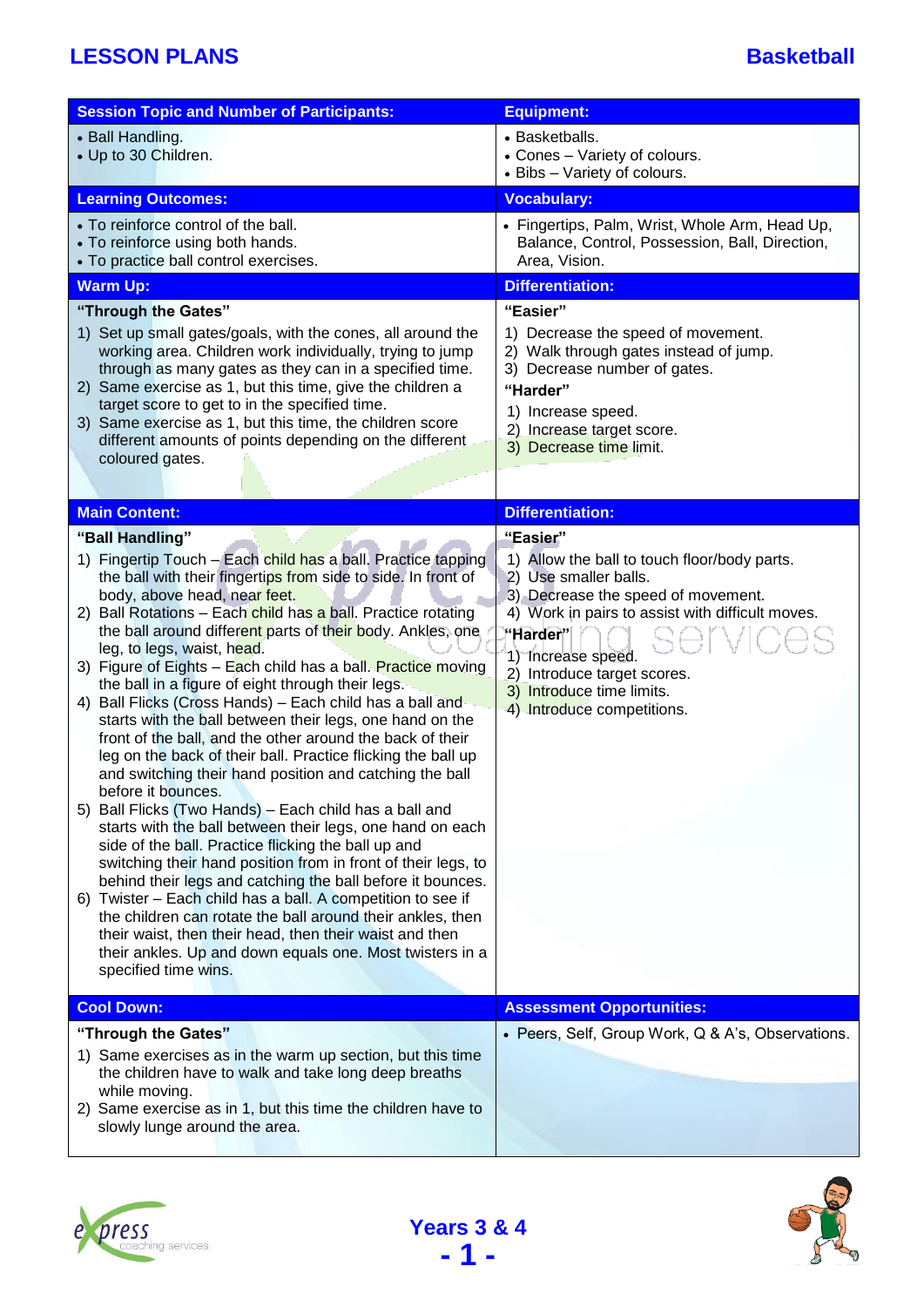| <b>Session Topic and Number of Participants:</b>                                                                                                                                                                                                                                                                                                                                                                                                                                                                                                                                                                                                                                                                                                                                                                                                                                                                                                                                                                                                                       | <b>Equipment:</b>                                                                                                                                                                                                                                                                                                                                                                                           |
|------------------------------------------------------------------------------------------------------------------------------------------------------------------------------------------------------------------------------------------------------------------------------------------------------------------------------------------------------------------------------------------------------------------------------------------------------------------------------------------------------------------------------------------------------------------------------------------------------------------------------------------------------------------------------------------------------------------------------------------------------------------------------------------------------------------------------------------------------------------------------------------------------------------------------------------------------------------------------------------------------------------------------------------------------------------------|-------------------------------------------------------------------------------------------------------------------------------------------------------------------------------------------------------------------------------------------------------------------------------------------------------------------------------------------------------------------------------------------------------------|
| • Dribbling.<br>• Up to 30 Children.                                                                                                                                                                                                                                                                                                                                                                                                                                                                                                                                                                                                                                                                                                                                                                                                                                                                                                                                                                                                                                   | • Basketballs.<br>• Cones - Variety of colours.<br>• Bibs - Variety of colours.                                                                                                                                                                                                                                                                                                                             |
| <b>Learning Outcomes:</b>                                                                                                                                                                                                                                                                                                                                                                                                                                                                                                                                                                                                                                                                                                                                                                                                                                                                                                                                                                                                                                              | <b>Vocabulary:</b>                                                                                                                                                                                                                                                                                                                                                                                          |
| • To reinforce control of the ball.<br>• To reinforce dribbling the ball using both hands.<br>• To practice dribbling on the move and under control.                                                                                                                                                                                                                                                                                                                                                                                                                                                                                                                                                                                                                                                                                                                                                                                                                                                                                                                   | • Dribble, Bounce, Fingertips, Palm, Wrist, Whole<br>Arm, Head Up, Balance, Control, Run,<br>Possession, Ball, 5v5, Direction, Area, Vision.                                                                                                                                                                                                                                                                |
| <b>Warm Up:</b>                                                                                                                                                                                                                                                                                                                                                                                                                                                                                                                                                                                                                                                                                                                                                                                                                                                                                                                                                                                                                                                        | <b>Differentiation:</b>                                                                                                                                                                                                                                                                                                                                                                                     |
| "Through the Gates"<br>1) Set up small gates, with the cones, all around the<br>working area. Children work individually, trying to<br>dribble/bounce their ball through as many gates as they<br>can in a specified time.<br>2) Same exercise as 1, but this time, give the children a<br>target score to get to in the specified time.<br>3) Same exercise as 1, but this time, the children score<br>different amounts of points depending on the different<br>coloured gates.                                                                                                                                                                                                                                                                                                                                                                                                                                                                                                                                                                                      | "Easier"<br>1) Decrease the speed of movement.<br>2) Allow bouncing with two hands.<br>3) Decrease number of gates.<br>"Harder"<br>1) Increase speed.<br>2) Increase target score.<br>3) Decrease time limit.                                                                                                                                                                                               |
| <b>Main Content:</b>                                                                                                                                                                                                                                                                                                                                                                                                                                                                                                                                                                                                                                                                                                                                                                                                                                                                                                                                                                                                                                                   | <b>Differentiation:</b>                                                                                                                                                                                                                                                                                                                                                                                     |
| "Dribbling and Running with the Ball"<br>1) Square-V-Dribble - Each child has a ball. Practice<br>dribbling in front of their body alternating hands.<br>Dribbling in 'v' shapes using one and two hands, in front<br>of their body, at sides of their body, through their legs,<br>behind their back. Keep head up, back straight.<br>2) Duck-duck-goose - Children sit in a big circle. One child<br>dribbles a ball around the circle tapping everyone on<br>their head and saying "duck". If they say "goose", the<br>person that they tapped has to get up and try to tag the<br>person with the ball before they get around the circle<br>and back to where the person they tagged started from.<br>3) King of the ring - Each child has a ball. Move around a<br>marked area and try to knock each other's ball out of the<br>area, but keeping possession of their own ball. If their<br>ball goes out of the area they have to do 5 squats then<br>join back in.<br>4) Same exercise as 3, but this time if their ball goes out of<br>the area, they are out. | "Easier"<br>1) Allow bouncing with two hands.<br>2) Use smaller balls.<br>3) Decrease the speed of movement.<br>4) Use floor markings to assist and show where<br>to bounce the ball.<br>"Harder" <sup>∣</sup><br>1) Increase speed.<br>2) Introduce target scores.<br>3) Introduce using their weaker hand.<br>4) Children try to not watch the ball.<br>5) Children are out when knocked out of the ring. |
| <b>Cool Down:</b>                                                                                                                                                                                                                                                                                                                                                                                                                                                                                                                                                                                                                                                                                                                                                                                                                                                                                                                                                                                                                                                      | <b>Assessment Opportunities:</b>                                                                                                                                                                                                                                                                                                                                                                            |
| "Through the Gates"<br>1) Same exercises as in the warm up section, but this time<br>the children have to walk and take long deep breaths<br>while dribbling.<br>2) Same exercise as in 1, but this time the children have to<br>slowly lunge around the area.                                                                                                                                                                                                                                                                                                                                                                                                                                                                                                                                                                                                                                                                                                                                                                                                         | • Peers, Self, Group Work, Q & A's, Observations.                                                                                                                                                                                                                                                                                                                                                           |





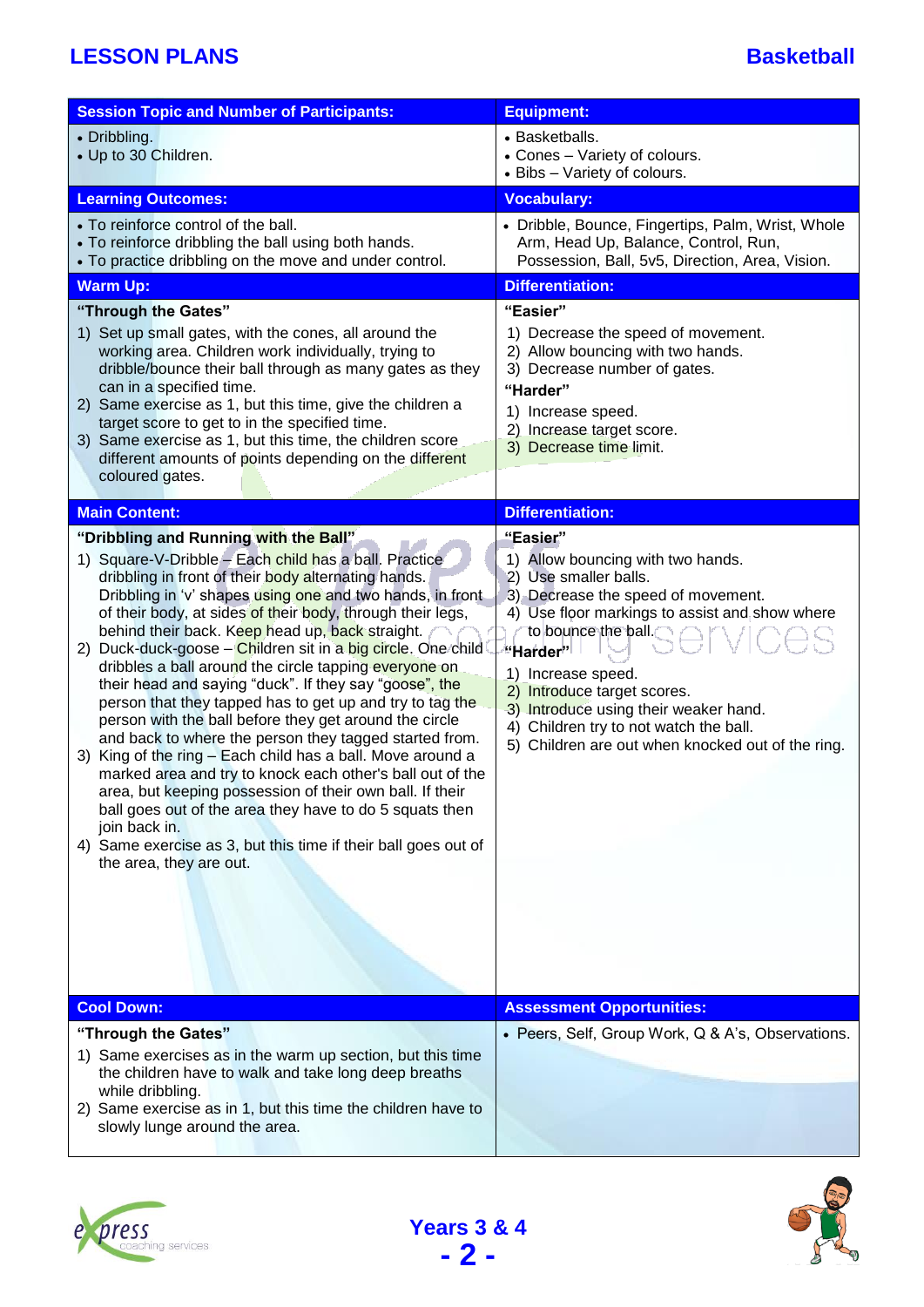| <b>Session Topic and Number of Participants:</b>                                                                                                                                                                                                                                                                                                                                                                                                                                                                                                                                                                                                                                                                                                                                                                                                                                                                                                                             | <b>Equipment:</b>                                                                                                                                                                                                                                                                                                        |
|------------------------------------------------------------------------------------------------------------------------------------------------------------------------------------------------------------------------------------------------------------------------------------------------------------------------------------------------------------------------------------------------------------------------------------------------------------------------------------------------------------------------------------------------------------------------------------------------------------------------------------------------------------------------------------------------------------------------------------------------------------------------------------------------------------------------------------------------------------------------------------------------------------------------------------------------------------------------------|--------------------------------------------------------------------------------------------------------------------------------------------------------------------------------------------------------------------------------------------------------------------------------------------------------------------------|
| • Passing and Receiving.<br>• Up to 30 Children.                                                                                                                                                                                                                                                                                                                                                                                                                                                                                                                                                                                                                                                                                                                                                                                                                                                                                                                             | • Basketballs<br>• Hoops - Variety of colours.<br>• Cones - Variety of colours.<br>• Bibs - Variety of colours.                                                                                                                                                                                                          |
| <b>Learning Outcomes:</b>                                                                                                                                                                                                                                                                                                                                                                                                                                                                                                                                                                                                                                                                                                                                                                                                                                                                                                                                                    | <b>Vocabulary:</b>                                                                                                                                                                                                                                                                                                       |
| • To revise the skills of throwing, catching and passing<br>accurately.<br>• To use both a chest pass and a bounce pass.                                                                                                                                                                                                                                                                                                                                                                                                                                                                                                                                                                                                                                                                                                                                                                                                                                                     | • Pass, Dribble, Bounce, Fingertips, Palm, Wrist,<br>Chest, Head Up, Balance, Target, Control, Run,<br>Possession, Ball, 5v5, Direction, Area, Vision                                                                                                                                                                    |
| <b>Warm Up:</b>                                                                                                                                                                                                                                                                                                                                                                                                                                                                                                                                                                                                                                                                                                                                                                                                                                                                                                                                                              | <b>Differentiation:</b>                                                                                                                                                                                                                                                                                                  |
| "Through the Gates"                                                                                                                                                                                                                                                                                                                                                                                                                                                                                                                                                                                                                                                                                                                                                                                                                                                                                                                                                          | "Easier"                                                                                                                                                                                                                                                                                                                 |
| 1) Set up small gates, with the cones, all around the<br>working area. Children work in pairs to try and pass<br>through as many gates as they can in a specified time.<br>2) Same exercise as 1, but this time, the children have to<br>alternate between chest passing and bounce passing.<br>3) Same exercise as 1, but this time, the children score<br>different amounts of points depending on the different<br>coloured gates.                                                                                                                                                                                                                                                                                                                                                                                                                                                                                                                                        | 1) Decrease the speed of movement.<br>2) Stick to bounce passing only.<br>3) Decrease number of gates.<br>"Harder"<br>1) Increase speed.<br>2) Stick to chest passing only.<br>3) Increase target score.<br>4) Decrease time limit.                                                                                      |
| <b>Main Content:</b>                                                                                                                                                                                                                                                                                                                                                                                                                                                                                                                                                                                                                                                                                                                                                                                                                                                                                                                                                         | <b>Differentiation:</b>                                                                                                                                                                                                                                                                                                  |
| "Passing and Receiving"<br>1) Children work in pair's - one ball between two. Children<br>pass back and forth to each other.<br>2) Same exercise as 1, but this time, ask the children to<br>concentrate on 'showing a target' to show they are ready<br>to catch.<br>3) Same exercise as 2, but this time, ask the children to<br>concentrate on calling out the name of the person they<br>are passing to.<br>4) Same exercise as 3, but this time, ask the children to<br>concentrate on pushing the ball and pointing from chest<br>to chest.<br>5) Same exercise as 4, but this time children use bounce<br>pass. Pushing and pointing to the floor just in front of<br>their partner's feet (1m).<br>6) Passing competition. Which pair can make the most<br>chest passes in a specified time?<br>7) Same exercise as 6, but this time, which pair can make<br>the most bounce passes in a specified time?<br>8) Time Bomb – Children work in 5's, one ball per group, | "Easier"<br>1) Bounce passing only.<br>2) Catch and squeeze the ball.<br>3) Allow the ball to bounce as many times as<br>needed before catching.<br>"Harder" <sup>।</sup><br>1) Increase the speed of passing.<br>2) Don't allow the ball to bounce.<br>3) Introduce showing a target at different areas of<br>the body. |
| stood in a circle. Children continuously pass to each<br>other for a specified time, making chest or bounce<br>passes. Whomever has the ball when the time runs out,<br>is out. Children who make bad passes are out.                                                                                                                                                                                                                                                                                                                                                                                                                                                                                                                                                                                                                                                                                                                                                        |                                                                                                                                                                                                                                                                                                                          |
| <b>Cool Down:</b>                                                                                                                                                                                                                                                                                                                                                                                                                                                                                                                                                                                                                                                                                                                                                                                                                                                                                                                                                            | <b>Assessment Opportunities:</b>                                                                                                                                                                                                                                                                                         |
| "Through the Gates"<br>1) Same exercises as in the warm up section, but this time<br>the children have to walk and take long deep breaths<br>before they pass.                                                                                                                                                                                                                                                                                                                                                                                                                                                                                                                                                                                                                                                                                                                                                                                                               | • Peers, Self, Group Work, Q & A's, Observations.                                                                                                                                                                                                                                                                        |
| 2) Same exercise as in 1, but this time the children have to<br>slowly lunge around the area.                                                                                                                                                                                                                                                                                                                                                                                                                                                                                                                                                                                                                                                                                                                                                                                                                                                                                |                                                                                                                                                                                                                                                                                                                          |





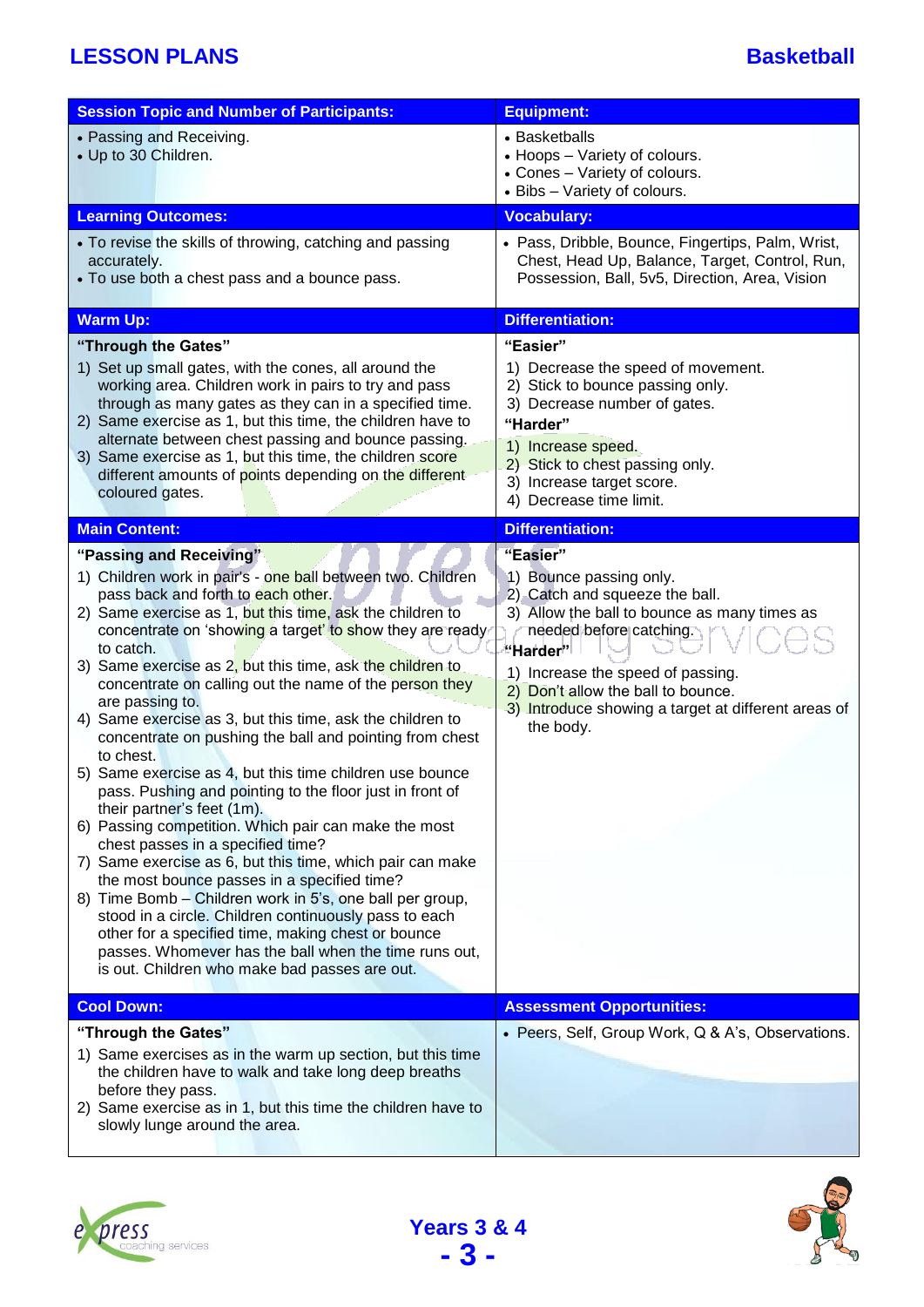| <b>Session Topic and Number of Participants:</b>                                                                                                                                                                                                                                                                                                                                                                                                                                                                                                                                                                                                                                                                                                                                                                                                                                                                                                                                                                                                                                                                                                                                                                                                                                                                                                                                                                                                      | <b>Equipment:</b>                                                                                                                                                                                                                              |
|-------------------------------------------------------------------------------------------------------------------------------------------------------------------------------------------------------------------------------------------------------------------------------------------------------------------------------------------------------------------------------------------------------------------------------------------------------------------------------------------------------------------------------------------------------------------------------------------------------------------------------------------------------------------------------------------------------------------------------------------------------------------------------------------------------------------------------------------------------------------------------------------------------------------------------------------------------------------------------------------------------------------------------------------------------------------------------------------------------------------------------------------------------------------------------------------------------------------------------------------------------------------------------------------------------------------------------------------------------------------------------------------------------------------------------------------------------|------------------------------------------------------------------------------------------------------------------------------------------------------------------------------------------------------------------------------------------------|
| • Shooting.<br>• Up to 30 Children.                                                                                                                                                                                                                                                                                                                                                                                                                                                                                                                                                                                                                                                                                                                                                                                                                                                                                                                                                                                                                                                                                                                                                                                                                                                                                                                                                                                                                   | • Basketballs.<br>• Basketball Nets.<br>• Cones - Variety of colours.<br>• Bibs - Variety of colours.                                                                                                                                          |
| <b>Learning Outcomes:</b>                                                                                                                                                                                                                                                                                                                                                                                                                                                                                                                                                                                                                                                                                                                                                                                                                                                                                                                                                                                                                                                                                                                                                                                                                                                                                                                                                                                                                             | <b>Vocabulary:</b>                                                                                                                                                                                                                             |
| • To revise the technique of B.E.L.I.E.F.<br>• To improve accuracy of shooting.                                                                                                                                                                                                                                                                                                                                                                                                                                                                                                                                                                                                                                                                                                                                                                                                                                                                                                                                                                                                                                                                                                                                                                                                                                                                                                                                                                       | • Shoot, Balance, Eyes, Legs, Index Finger,<br>Elbow, Follow Through, Snap, Fingertips, Wrist,<br>Head Up, Balance, Target, Control, Run,<br>Possession, Ball, 5v5, Direction, Area, Vision                                                    |
| <b>Warm Up:</b>                                                                                                                                                                                                                                                                                                                                                                                                                                                                                                                                                                                                                                                                                                                                                                                                                                                                                                                                                                                                                                                                                                                                                                                                                                                                                                                                                                                                                                       | <b>Differentiation:</b>                                                                                                                                                                                                                        |
| "Skyfall"<br>1) Children work individually in their own space, shooting<br>their ball high in the air and trying to clap their hands as<br>many times as they can before the ball hits the ground.<br>2) Same exercise as 1, but this time, children have to catch<br>the ball for it to count.<br>3) Same exercise as 2, but this time, children have to try to<br>catch the ball behind their back.                                                                                                                                                                                                                                                                                                                                                                                                                                                                                                                                                                                                                                                                                                                                                                                                                                                                                                                                                                                                                                                 | "Easier"<br>1) Take away clapping.<br>2) Allow ball to bounce once before catching.<br>"Harder"<br>1) Introduce competitions.<br>2) Introduce target score.<br>3) Work in pairs (one shoots, other clap catches).                              |
| <b>Main Content:</b>                                                                                                                                                                                                                                                                                                                                                                                                                                                                                                                                                                                                                                                                                                                                                                                                                                                                                                                                                                                                                                                                                                                                                                                                                                                                                                                                                                                                                                  | <b>Differentiation:</b>                                                                                                                                                                                                                        |
| "Shooting Skills"<br>1) Children work in pair's - one ball between two. Children<br>take it in turns to shoot towards their partner working on<br>pushing the ball up and high.<br>2) Same exercise as 1, but this time, ask children to<br>concentrate on keeping their bodies still (Balance).<br>3) Same exercise as 2, but this time, ask the children to<br>concentrate on looking where they are shooting (Eyes).<br>4) Same exercise as 3, but this time, ask the children to<br>concentrate on bending their knees and pushing with<br>their legs when shooting (Legs).<br>Same exercise as 4, but this time, ask the children to<br>5)<br>concentrate on holding the ball with their pointing finger<br>in the centre of the ball (Index Finger).<br>6) Same exercise as 5, but this time, ask the children to<br>concentrate on making an 'L' shape with their shooting<br>arm and using their body as a big spring. Bend down<br>and spring back up (Elbow).<br>Same exercise as 4, but this time, ask the children to<br>$\left( \right)$<br>concentrate on pushing their shooting hand all the way<br>through the ball when shooting and finishing by flicking<br>their hand down on release (Follow Through).<br>8) Children work in 5's - one basket and one ball per group.<br>Children take it in turns to shoot at the basket. Award 1<br>point if the ball hits the backboard or the rim, 2 points if<br>the ball goes in the net. | "Easier"<br>1) Allow shooting with two hands.<br>2) Use lower height baskets.<br>"Harder"<br>1) Introduce competitions.<br>2) Introduce target score.<br>3) Work along a line (ball must bounce on line).<br>4) Only allow points for scoring. |
| <b>Cool Down:</b>                                                                                                                                                                                                                                                                                                                                                                                                                                                                                                                                                                                                                                                                                                                                                                                                                                                                                                                                                                                                                                                                                                                                                                                                                                                                                                                                                                                                                                     | <b>Assessment Opportunities:</b>                                                                                                                                                                                                               |
| "Pop-the-Bubble"<br>1) Children take it in turns to shoot at the basket. If they<br>score they go to the back of the line. If they miss they go<br>in the 'bubble'. If the next child scores the bubble 'pops'<br>and they are out. If the next child misses they take their<br>place in the bubble and the first child goes to the back of<br>the line, etc. Last child remaining wins.                                                                                                                                                                                                                                                                                                                                                                                                                                                                                                                                                                                                                                                                                                                                                                                                                                                                                                                                                                                                                                                              | • Peers, Self, Group Work, Q & A's, Observations.                                                                                                                                                                                              |

**Years 3 & 4 - 4 -**





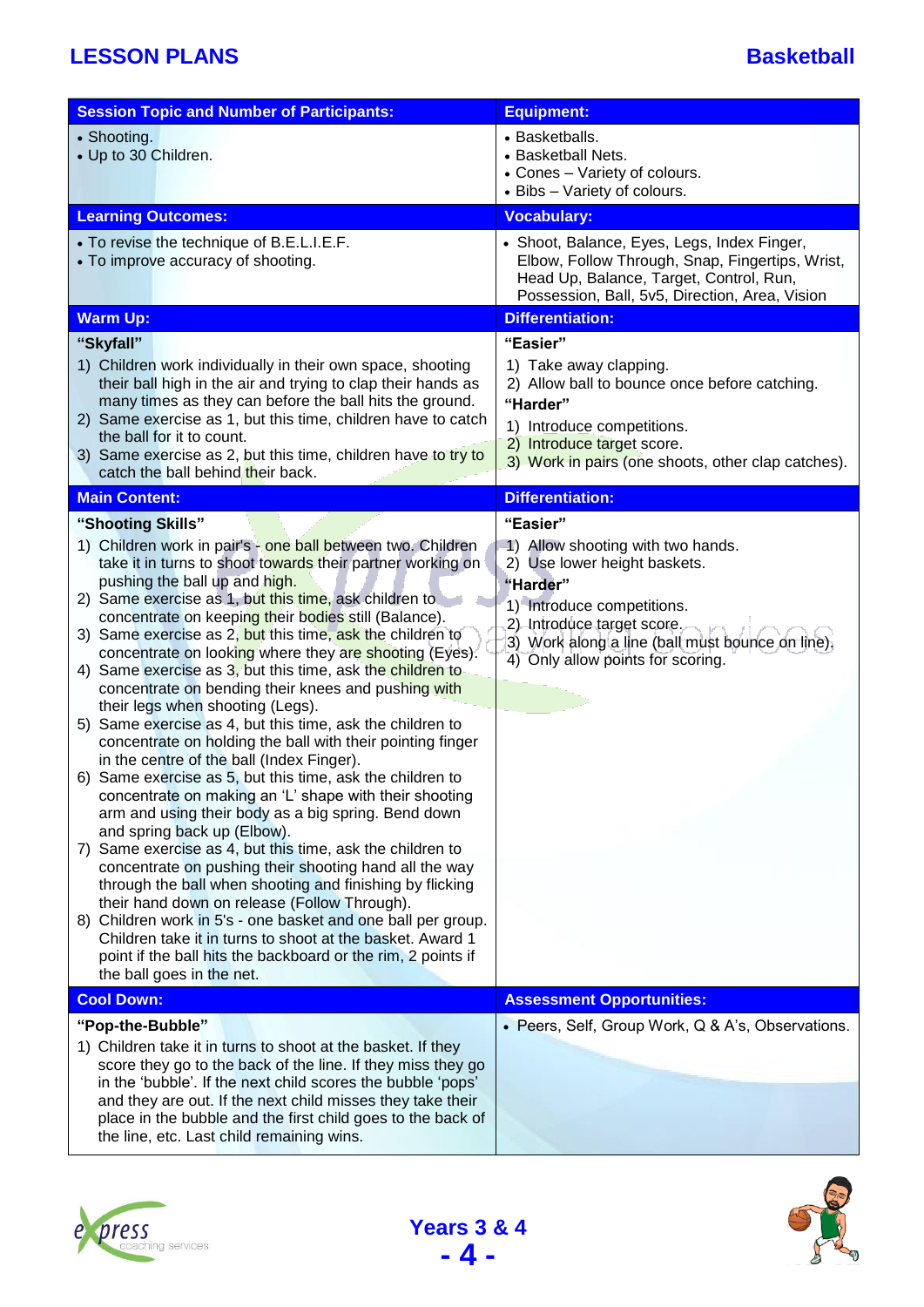| <b>Session Topic and Number of Participants:</b>                                                                                                                                                                                                                                                                                                                                                                                                                                                                                                                                                                                                                                                                                                                                                                                                                                                                                                                                                                                                                                                                                                                                                                                                                       | <b>Equipment:</b>                                                                                                                                                                                                                                                                                                                                                                                                                                                                                                                                                                                                                           |
|------------------------------------------------------------------------------------------------------------------------------------------------------------------------------------------------------------------------------------------------------------------------------------------------------------------------------------------------------------------------------------------------------------------------------------------------------------------------------------------------------------------------------------------------------------------------------------------------------------------------------------------------------------------------------------------------------------------------------------------------------------------------------------------------------------------------------------------------------------------------------------------------------------------------------------------------------------------------------------------------------------------------------------------------------------------------------------------------------------------------------------------------------------------------------------------------------------------------------------------------------------------------|---------------------------------------------------------------------------------------------------------------------------------------------------------------------------------------------------------------------------------------------------------------------------------------------------------------------------------------------------------------------------------------------------------------------------------------------------------------------------------------------------------------------------------------------------------------------------------------------------------------------------------------------|
| • Team Play.<br>• Up to 30 Children.                                                                                                                                                                                                                                                                                                                                                                                                                                                                                                                                                                                                                                                                                                                                                                                                                                                                                                                                                                                                                                                                                                                                                                                                                                   | • Basketballs<br>• Basketball Nets.<br>• Cones - Variety of colours.<br>• Bibs - Variety of colours.                                                                                                                                                                                                                                                                                                                                                                                                                                                                                                                                        |
| <b>Learning Outcomes:</b>                                                                                                                                                                                                                                                                                                                                                                                                                                                                                                                                                                                                                                                                                                                                                                                                                                                                                                                                                                                                                                                                                                                                                                                                                                              | <b>Vocabulary:</b>                                                                                                                                                                                                                                                                                                                                                                                                                                                                                                                                                                                                                          |
| • To reinforce ball handling, shooting and passing skills.<br>• To improve the skill of attack in an invasion game.                                                                                                                                                                                                                                                                                                                                                                                                                                                                                                                                                                                                                                                                                                                                                                                                                                                                                                                                                                                                                                                                                                                                                    | • Shoot, Space, Fingertips, Wrist, Head Up,<br>Balance, Target, Run, Possession, Ball, 5v5,<br>Direction, Area, Vision, Dribble, Pass, Move.                                                                                                                                                                                                                                                                                                                                                                                                                                                                                                |
| <b>Warm Up:</b>                                                                                                                                                                                                                                                                                                                                                                                                                                                                                                                                                                                                                                                                                                                                                                                                                                                                                                                                                                                                                                                                                                                                                                                                                                                        | <b>Differentiation:</b>                                                                                                                                                                                                                                                                                                                                                                                                                                                                                                                                                                                                                     |
| "Time Bomb"<br>1) Children work in 5's – one ball per group, passing and<br>moving in a specified area as fast and controlled as<br>possible for a specified time. Who ever has the ball<br>when the time stops is out.<br>2) Same exercise as 1, but this time increase the distance<br>the children must pass over.<br>3) Same exercise as 1, but this time, decrease the<br>specified time.<br><b>Main Content:</b><br>"Team Skills"<br>1) Children work in 5's – one ball per group passing and<br>moving in a specified area as fast and controlled as<br>possible, calling out the name of the child they are<br>passing to.<br>2) Same exercise as 1, but this time, children take it in<br>turns to be defenders/interceptors.<br>3) Still in 5's, passing relay races. Teams line up one<br>behind other. First child passes to the second, who turns<br>and passes to third and so on. When the last player<br>receives the ball, they dribble to the front of the line and<br>then repeat the exercise, etc. First team to cross a<br>specified distance wins.<br>4) 5 v 5 Passing Games - Teams have to make as many<br>passes as they can. If the other team gains control of<br>the ball, they try to do the same. First team to so many<br>passes wins. | "Easier"<br>1) Decrease the speed of movement.<br>2) Stick to bounce passing only.<br>3) Increase the time limit.<br>"Harder"<br>1) Increase speed.<br>2) Stick to chest passing only.<br>3) Introduce a time limit of holding the ball.<br><b>Differentiation:</b><br>"Easier"<br>1) Decrease the speed of movement.<br>2) Stick to bounce passing only.<br>3) Don't introduce defenders/interceptors (2).<br>"Harder"<br>1) Increase speed.<br>2) Increase distance teams have to cross (3).<br>3) Increase the target score of passes (4).<br>4) Stick to chest passing only.<br>5) Introduce a time limit.<br>6) Decrease playing area. |
|                                                                                                                                                                                                                                                                                                                                                                                                                                                                                                                                                                                                                                                                                                                                                                                                                                                                                                                                                                                                                                                                                                                                                                                                                                                                        |                                                                                                                                                                                                                                                                                                                                                                                                                                                                                                                                                                                                                                             |
| <b>Cool Down:</b>                                                                                                                                                                                                                                                                                                                                                                                                                                                                                                                                                                                                                                                                                                                                                                                                                                                                                                                                                                                                                                                                                                                                                                                                                                                      | <b>Assessment Opportunities:</b>                                                                                                                                                                                                                                                                                                                                                                                                                                                                                                                                                                                                            |
| "Time Bomb"<br>1) Same exercises as in the warm up section, but this time<br>the children stand stationary in a circle.<br>2) Same exercise as in 1, but this time the children have to<br>sit in a circle.                                                                                                                                                                                                                                                                                                                                                                                                                                                                                                                                                                                                                                                                                                                                                                                                                                                                                                                                                                                                                                                            | • Peers, Self, Group Work, Q & A's, Observations.                                                                                                                                                                                                                                                                                                                                                                                                                                                                                                                                                                                           |

**Years 3 & 4 - 5 -**